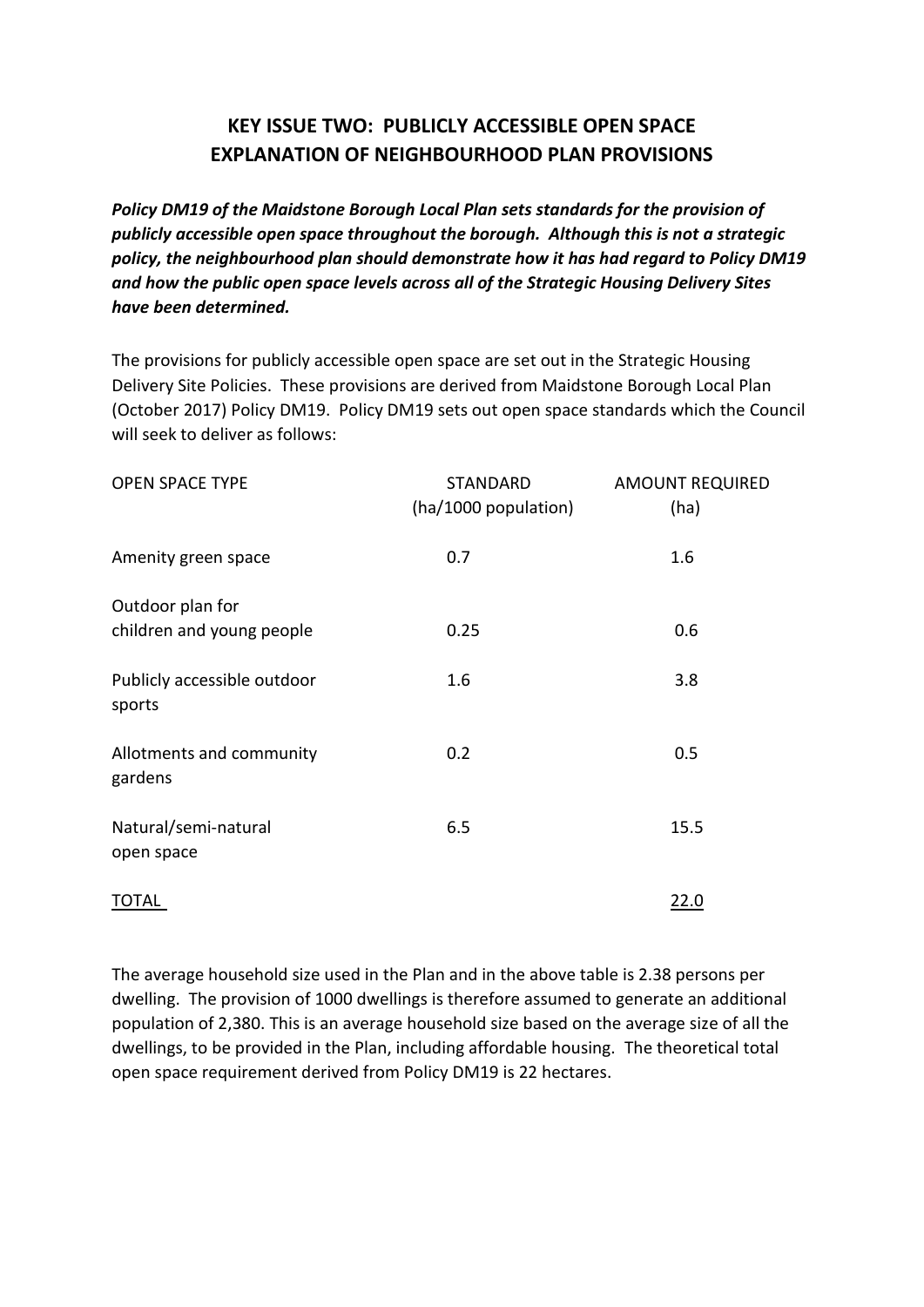Based on its knowledge of Lenham, the Parish Council assumed that the levels of open space currently provided within the Parish were adequate to meet local needs. It was also assumed that when the 364 committed sites (see the Plan paragraph 11.1.4, page 30) were built and occupied the levels of new open space provided would equally result in a balance of provision.

The Parish Council was also aware that to ask the promoters of development sites to provide additional open space beyond the needs generated by the development itself might be regarded as not directly related to the needs arising from the development. Such a requirement might not therefore meet the tests for planning obligations that they should be limited only to requirements directly related to the needs generated by development proposals.

The levels of provision made within the Strategic Housing Delivery Sites were arrived at in discussion with the landowners/developers and taking into account the criteria set out in Policy DM19 and the supporting text.

A key consideration has been that because of the existence of significant areas of publicly accessible natural and semi-natural open space around Lenham village it was not necessary to meet the theoretical quantitative requirement for this typology in full in the Plan.

To meet the implied policy requirement of DM19 in full would have required the provision of 15.5 hectares of natural and semi-natural open space.

The Parish Council also had regard to Policy DM19(2)(ii) which allows for a reduction in the provision of open space on site in certain specified circumstances. The Parish Council considers that the distribution of open spaces shown in the Plan is appropriate having regard to Policy DM19 and the local circumstances of Lenham.

In determining open space requirements, the Parish Council was aware of the minimum size of facility specified in Policy DM19 (1)(i). The Parish Council was aware of the minimum size for a play area which is given in Policy DM19 as 0.25ha excluding a buffer zone. Based on its experience of children's play areas in Lenham, the Parish Council wished the Plan to make full provision for children's play areas within the scope of Policy DM19 including the stated minimum size of the facility.

Site 1 is to provide a play area of approximately 0.25ha. Sites 2, 4 and 5 are to provide 0.5ha of play area and public open amenity space. It is envisaged that part of this latter area could form a buffer for the play area as envisaged in DM19. Site 3 similarly provides a play area of 0.25ha and 0.25ha of amenity green space.

The South West of Lenham Village Extension (SHD Sites 2, 3 and 4) is well served by Kiln Wood which lies to the south and is well served by an existing public footpath.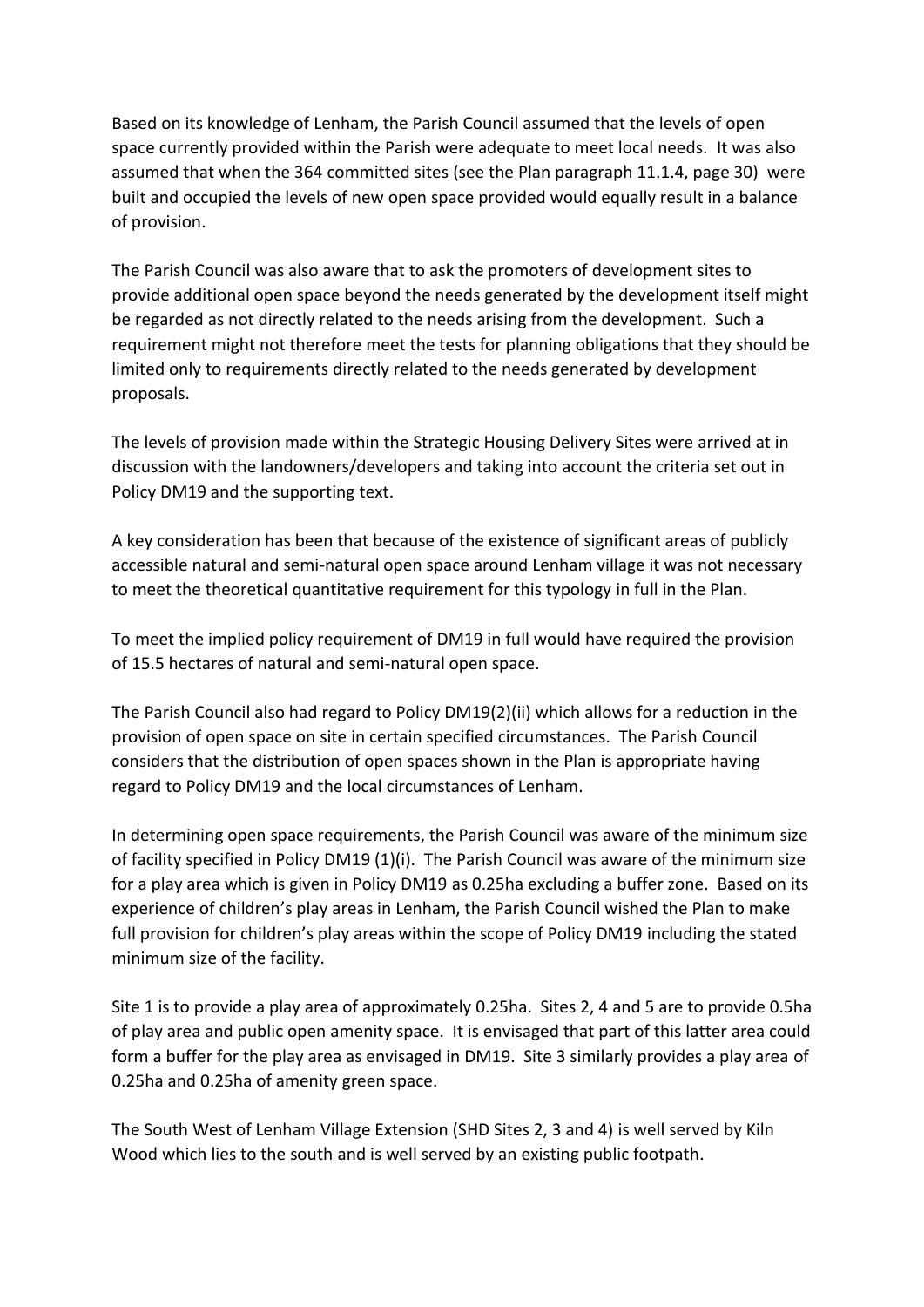Sites 2 and 3 are expected to provide a buffer of open space to the south. This is in accord with biodiversity objectives as described in paragraph 6.92 of MBLP (October 2017).

Site 5 is to provide a landscape wildlife corridor to the west of the site partly to respect the biodiversity value of Dickley Wood.

The Open space provision made in the Plan is as shown on Figure 6 (page 20) of the Lenham Masterplanning Report.

The Plan assumes a degree of flexibility between children's play and amenity green space. It is assumed that the amenity green spaces could form part of the buffer zone referred to in Policy DM19 1(i). The total provision in the Plan for children's play and amenity green space combined is 2.5 hectares. This may be compared to the combined theoretical requirement for these two typologies of amenity green space 1.6 hectares and outdoor play 0.6 hectares, a total of 2.2 hectares. Any marginal overprovision is considered acceptable, bearing in mind the Parish Council's preference to make full provision of space for children and young people.

The theoretical requirement for natural and semi-natural areas of open space is 15.5 hectares. Provision is made for 9.362 hectares within this typology. This is regarded as acceptable bearing in mind the ability for residents of the South West of Lenham Village Extension to access Kiln Wood via the public footpath.

The requirement for publicly accessible outdoor sports to serve the 1000 dwellings is 3.8 ha. The standard of 1.6 ha per 1000 population is the same as the Sports England standard in this regard. There is also a requirement to replace William Pitt Field (1.733 hectares). The total requirement in this typology is therefore 5.533 hectares.

Provision for outdoor sports is made as follows:

| Site 1 | 3.633 |
|--------|-------|
| Site 3 | 1.050 |
| Site 5 | 1.050 |
| TOTAL  | 5.733 |

There is therefore a marginal overprovision is this typology. This overprovision is considered acceptable across the Plan, bearing in mind the under-provision which is occurring in natural and semi-natural open space.

It is to be noted that the areas of outdoor sports are spread across 3 sites. One area of outdoor sport is provided in each of the 3 broad areas of Village Extension proposed in the Plan. This is considered to be an appropriate distribution to allow the sports areas to serve the area of new population in the Plan. The Plan does not have to specify the type of sport